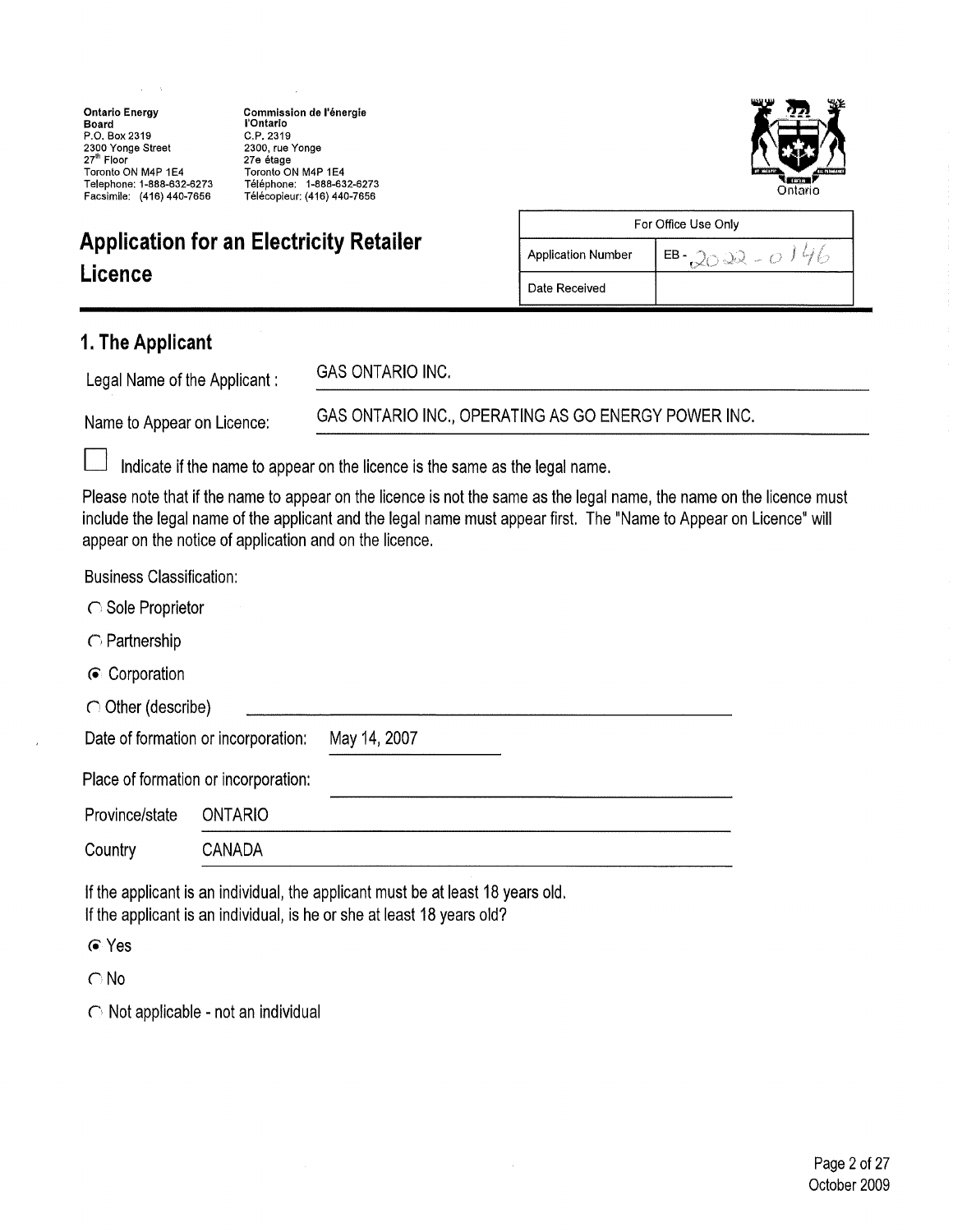## 2. Licence Primary Contact

As a condition of licensing, the licensee shall designate a person who will act as primary contact with the OEB on matters related to the licence,

|                                  | Last Name                                                | <b>First Name</b>  | <b>Initial</b>  |  |
|----------------------------------|----------------------------------------------------------|--------------------|-----------------|--|
| Mrs. $\odot$<br>Mr. $\bigcap$    | <b>IMASON</b>                                            | <b>ANNE</b>        | M               |  |
| Ms. $\bigcirc$<br>Miss $\bigcap$ | <b>Title/Position</b>                                    |                    |                 |  |
| Other $\bigcirc$                 | <b>VICE PRESIDENT</b>                                    |                    |                 |  |
|                                  | Company Name if different from Name to Appear on Licence |                    |                 |  |
|                                  |                                                          |                    |                 |  |
| Licence Primary Contact Address: |                                                          |                    |                 |  |
| 299 NORTHFIELD DRIVE SUITE 2     |                                                          |                    |                 |  |
| City                             | Province/State                                           | Country            | Postal/Zip Code |  |
| <b>IWATERLOO</b>                 | <b>ONTARIO</b>                                           | <b>CANADA</b>      | <b>N2K4H2</b>   |  |
| <b>Phone Number</b>              | Fax Number<br>Toll Free (if available)                   | E-mail Address     |                 |  |
| 519-888-0335                     | 519-888-0644<br>1-844-999-0335                           | AMASON@GOENERGY.CA |                 |  |

If the above address is not in Ontario, the applicant must also provide contact information for service purposes in the province of Ontario. Applicants whose offices are not located in Ontario may provide the address of an agent (an individual who is a resident of Ontario and is at least 18 years old, or a corporation that has its head office or registered office in Ontario) as the address of service,

|                                                                                              | Last Name                |                                                          | <b>First Name</b> | Initial |
|----------------------------------------------------------------------------------------------|--------------------------|----------------------------------------------------------|-------------------|---------|
| Mrs. $\bigcap$<br>$\bigcap$<br>Mr.                                                           |                          |                                                          |                   |         |
| Miss $\bigcap$<br>Ms. $\bigcap$                                                              | <b>Title/Position</b>    |                                                          |                   |         |
| Other $\bigcirc$                                                                             |                          |                                                          |                   |         |
|                                                                                              |                          | Company Name if different from Name to Appear on Licence |                   |         |
|                                                                                              |                          |                                                          |                   |         |
| Address for Service in Ontario (if different than the Licence Primary Contact Address above) |                          |                                                          |                   |         |
|                                                                                              |                          |                                                          |                   |         |
| City                                                                                         |                          | Province                                                 | Postal Code       |         |
|                                                                                              |                          | <b>ONTARIO</b>                                           |                   |         |
| <b>Phone Number</b>                                                                          | Toll Free (if available) | <b>Fax Number</b>                                        | E-mail Address    |         |
|                                                                                              |                          |                                                          |                   |         |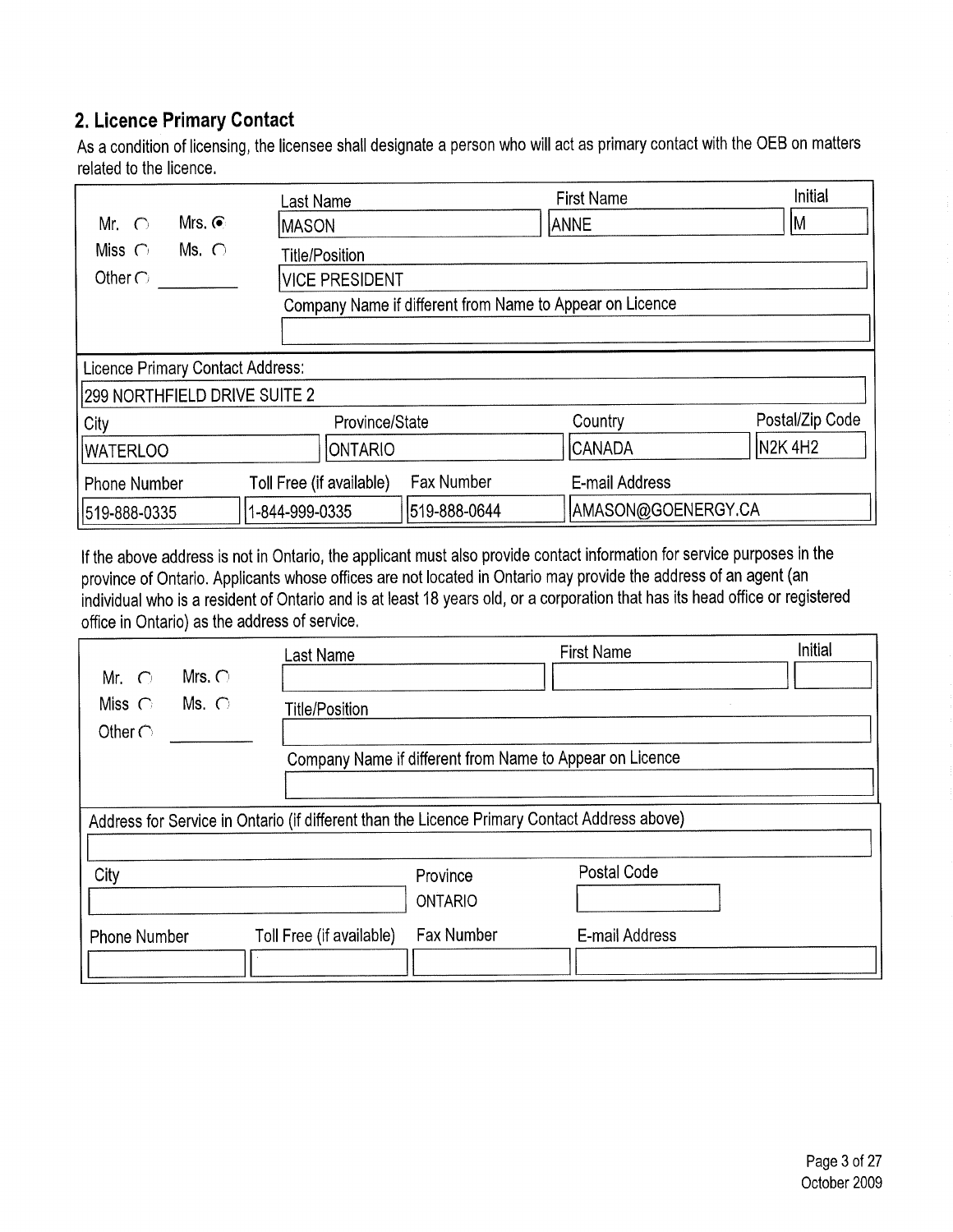## 3. Application Primary Contact

 $|\nabla|$  Indicate if same as above. If yes, proceed to section 4.

The primary contact for the licence application may be a person within the applicant's organization other than the licence primary contact noted above. An applicant may also choose to designate a consultant, lawyer, etc, to be the primary contact for the licence application, The OEB will communicate with this person during the course of the application but with the licence primary contact after a licence is issued.

| Mr. $\bigcirc$                              | Mrs. $\bigcirc$ | Last Name                | <b>First Name</b>                                        | Initial         |
|---------------------------------------------|-----------------|--------------------------|----------------------------------------------------------|-----------------|
| Miss $\bigcirc$                             | $Ms. \bigcirc$  | <b>Title/Position</b>    |                                                          |                 |
| Other $\bigcap$                             |                 |                          |                                                          |                 |
|                                             |                 |                          | Company Name if different from Name to Appear on Licence |                 |
|                                             |                 |                          |                                                          |                 |
| <b>Application Primary Contact Address:</b> |                 |                          |                                                          |                 |
| City                                        |                 | Province/State           | Country                                                  | Postal/Zip Code |
| <b>Phone Number</b>                         |                 | Toll Free (if available) | <b>Fax Number</b><br>E-mail Address                      |                 |

## 4. Customer Complaint or Inquiries Primary Contact

Provide contact information of the person to whom correspondence or communication regarding customer complaints or inquiries should be addressed. The mailing address should be in Ontario and the telephone number should be listed in Ontario. If the applicant intends to retail electricity to low-volume consumers (annually consuming less than 150,000 kilowatt hours of electricity), the applicant should also provide a telephone number which may be reached by the general public without a charge,

|                              |               | Last Name                                                       |                                                          | <b>First Name</b>   | Initial |
|------------------------------|---------------|-----------------------------------------------------------------|----------------------------------------------------------|---------------------|---------|
| Mr. $\bigcap$                | Mrs. $\odot$  | <b>PURVIS</b>                                                   |                                                          | JULIE               |         |
| Miss $\bigcirc$              | Ms. $\bigcap$ | <b>Title/Position</b>                                           |                                                          |                     |         |
| Other $\bigcap$              |               | <b>SENIOR OPERATIONS MANAGER</b>                                |                                                          |                     |         |
|                              |               |                                                                 | Company Name if different from Name to Appear on Licence |                     |         |
|                              |               |                                                                 |                                                          |                     |         |
|                              |               | <b>Customer Complaint or Inquiries Primary Contact Address:</b> |                                                          |                     |         |
| 299 NORTHFIELD DRIVE SUITE 2 |               |                                                                 |                                                          |                     |         |
| City                         |               |                                                                 | Province                                                 | Postal Code         |         |
| <b>WATERLOO</b>              |               |                                                                 | <b>ONTARIO</b>                                           | N2K 4H2             |         |
| <b>Phone Number</b>          |               | <b>Toll Free</b>                                                | <b>Fax Number</b>                                        | E-mail Address      |         |
| 519-888-0335 X 233           |               | 1-844-999-0335                                                  | 519-888-0644                                             | JPURVIS@GOENERGY.CA |         |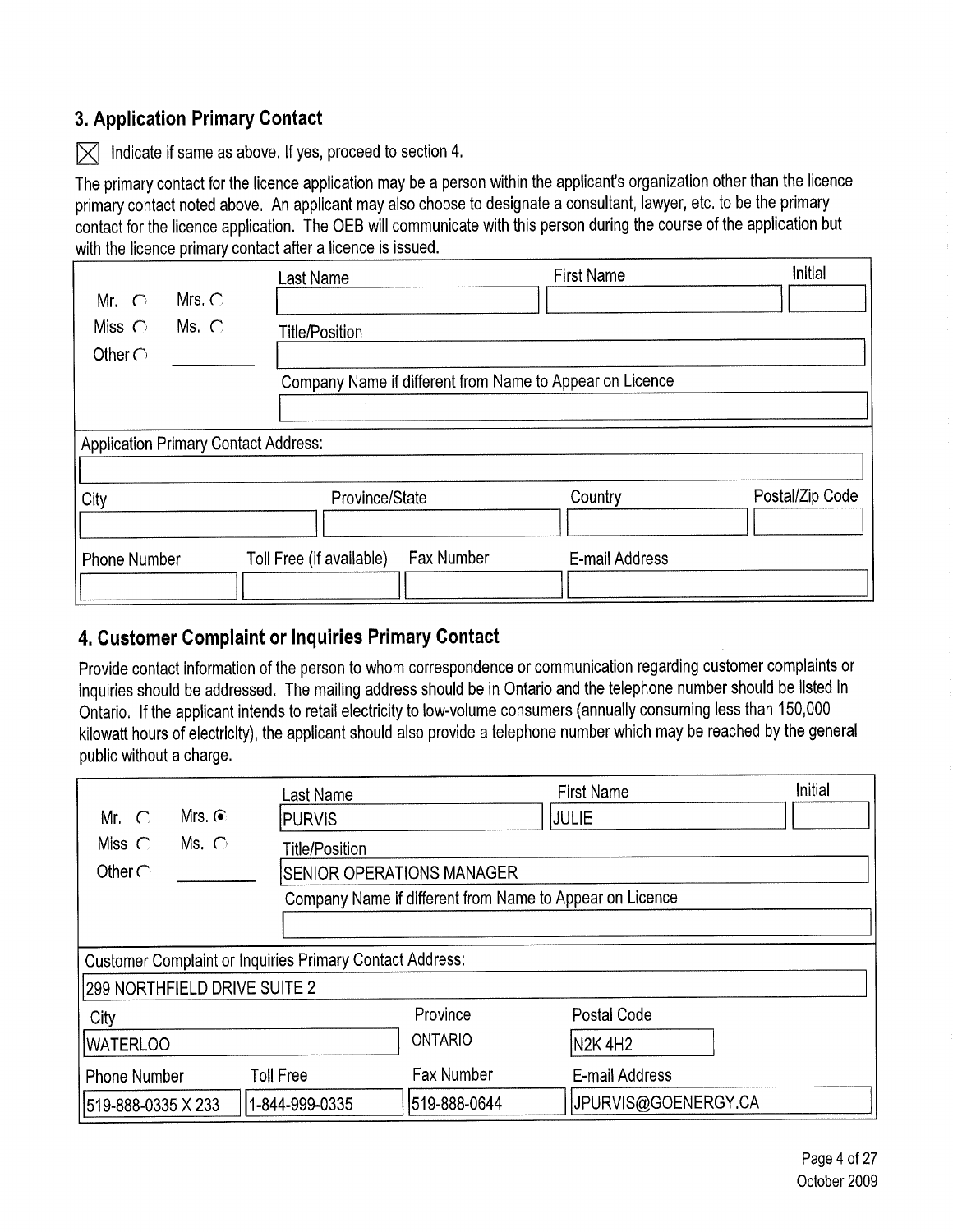#### 5. Type of Application

- $\bigcap$  New licence
- (• Renewal, please provide the licence number and expiry date of the existing licence Licence Number: ER- 2017-0093 Expiry Date: May 17, 2022

#### 6. Trade Names

The electricity retailer licence authorizes the licensee to conduct business using the name under which the licence is held. It also provides for the use of trade names by the licensed electricity retailer,

Does the applicant intend to use trade names?

 $\boxtimes$  Yes, provide a list of trade names the applicant intends to use in the space provided below.

No, proceed to 7,

GO ENERGY POWER INC

## 7. Applicant's Licensing Status and History

(a) Has the applicant, an affiliate of the applicant, or an associated entity (e,g., a partnership or limited partnership) ever been licensed by the OEB? (the Business Corporations Act definition for affiliate can be found at www.e-laws, gov.on.ca),

 $[\times]$  Yes, provide details of current and expired licences in the table below.

 $\Box$  No, proceed to 7(b).

| Licensee Name          | Relation to the applicant<br>(e.g., applicant itself, affiliate, partneretc.) | Licence Number |
|------------------------|-------------------------------------------------------------------------------|----------------|
| <b>GAS ONTARIO INC</b> | APPLICANT ITSELF                                                              | GM-2018-0282   |
| <b>GAS ONTARIO INC</b> | <b>APPLICANT ITSELF</b>                                                       | GM-2013-0261   |
| <b>GAS ONTARIO INC</b> | <b>APPLICANT ITSELF</b>                                                       | GM-2008-0279   |
| <b>GAS ONTARIO INC</b> | APPLICANT ITSELF                                                              | ER-2017-0093   |
| <b>GAS ONTARIO INC</b> | <b>APPLICANT ITSELF</b>                                                       | ER-2012-0197   |
| <b>GAS ONTARIO INC</b> | <b>APPLICANT ITSELF</b>                                                       | ER-2007-0085   |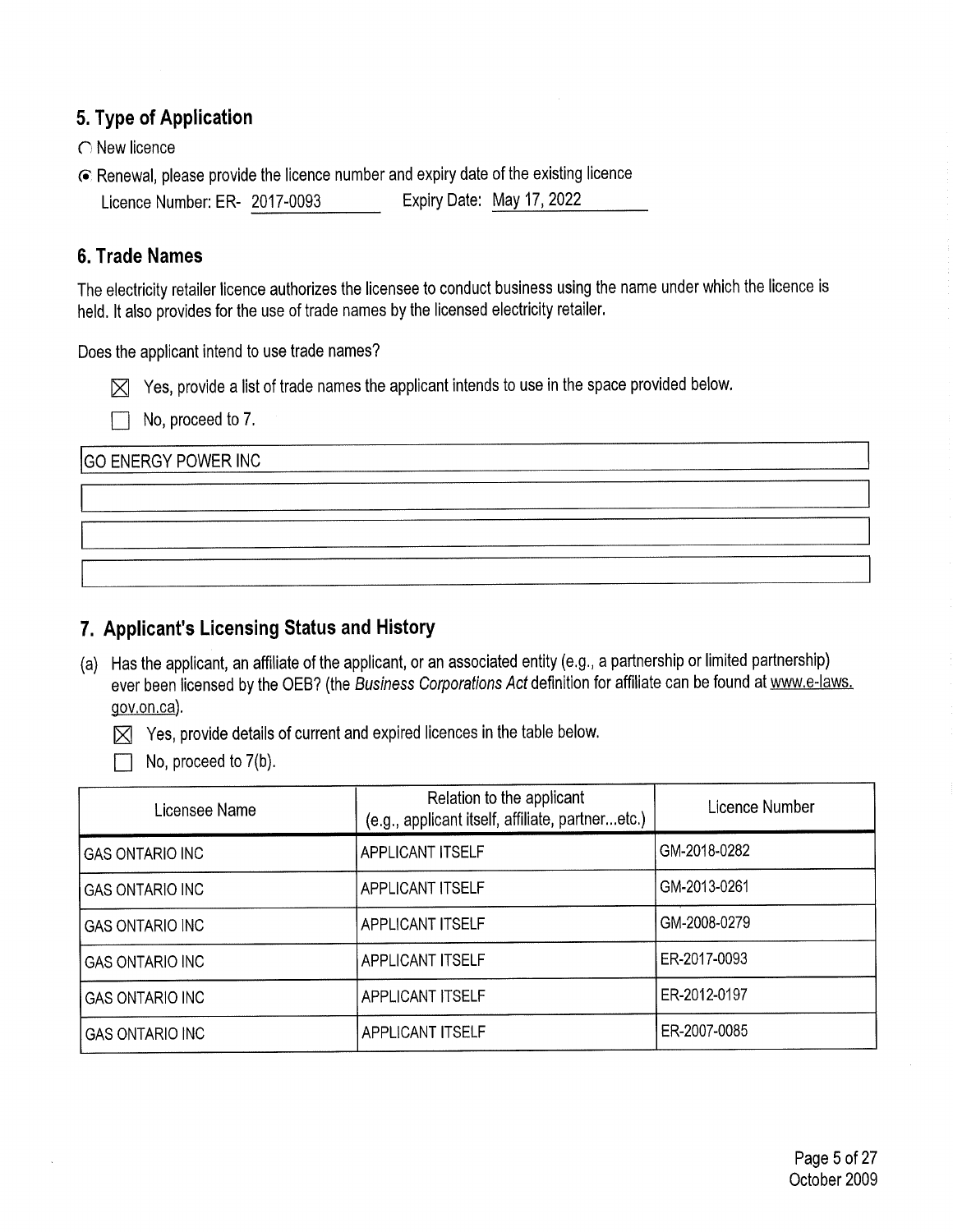- (b) Does the applicant, an affiliate of the applicant, or an associated entity (e.g,, a partnership or limited partnership) have any other application(s) before the OEB?
	- Yes, provide details in the table below.
	- No, proceed to 7(c),  $\boxtimes$

| Applicant Name | Type of Application | Ontario Energy Board File Number<br>(if applicable) |
|----------------|---------------------|-----------------------------------------------------|
|                |                     |                                                     |
|                |                     |                                                     |
|                |                     |                                                     |

(c) Has the applicant, an affiliate of the applicant, or an associated entity (e.g., a partnership or limited partnership) ever undertaken licensed energy sector activity in any other jurisdiction within North America?

Yes, provide details of current and expired licences in the table below

 $\boxtimes$ No

| Company Name | Jurisdiction | <b>Business Activity</b> | Name of Licensing Body   Licence/Registration No. |
|--------------|--------------|--------------------------|---------------------------------------------------|
|              |              |                          |                                                   |
|              |              |                          |                                                   |
|              |              |                          |                                                   |
|              |              |                          |                                                   |
|              |              |                          |                                                   |

## 8. Officers, Directors and Key Individuals

- (a) If the applicant is a corporation, provide as a separate attachment a list of all officers and directors, including name and title,
- (b) Provide a list of key individuals below, The individuals listed must be the individuals that are responsible for the following functions for the applicant: regulatory requirements and conduct, financial matters and technical matters, These key individuals may include the Chief Executive Officer, the Chief Financial Officer, other officers, directors and proprietors.

#### Note: Please list a minimum of three key individuals. If unable to provide a minimum of three, please explain. THESE ARE THE ONLY OFFICERS/DIRECTORS OF THE CORPORATION

| Name of Key Individual | Title/position within applicant's business (or identify<br>company if not the applicant's business) |  |  |
|------------------------|-----------------------------------------------------------------------------------------------------|--|--|
| I STEPHEN SABEAN       | <b>PRESIDENT</b>                                                                                    |  |  |
| <b>ANNE MASON</b>      | <b>VICE PRESIDENT</b>                                                                               |  |  |
|                        |                                                                                                     |  |  |
|                        |                                                                                                     |  |  |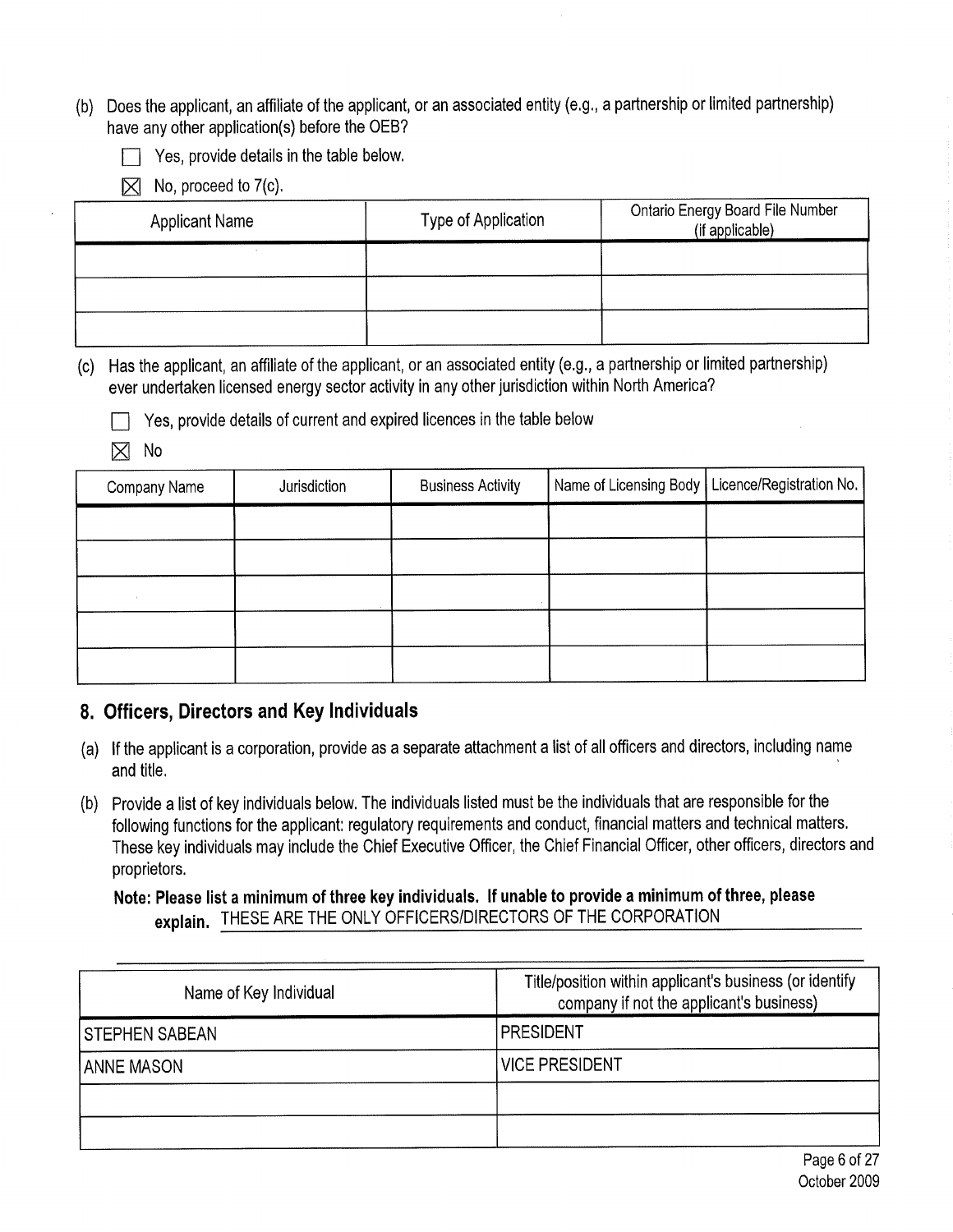| 9. Intended Services and Markets |  |  |  |  |  |
|----------------------------------|--|--|--|--|--|
|----------------------------------|--|--|--|--|--|

 $\mathcal{A}^{\mathcal{A}}$ 

| (a)         | Intended Services: please identify which of the following services the applicant intends to offer. You may select as<br>many as applicable.                                                                                                                            |
|-------------|------------------------------------------------------------------------------------------------------------------------------------------------------------------------------------------------------------------------------------------------------------------------|
|             | to sell or offer to sell electricity to low-volume consumers (annually consuming less than 150,000 kilowatt hours<br>of electricity) in Ontario.                                                                                                                       |
| $\boxtimes$ | to sell or offer to sell electricity to large-volume consumers (annually consuming more than 150,000 kilowatt hours<br>of electricity) in Ontario.                                                                                                                     |
| ⊠           | to act as an agent or broker for a retailer with respect to the sale or offering for sale of electricity to large-volume<br>consumers, or as an agent or broker for large-volume consumers with respect to the sale or offering for sale of<br>electricity in Ontario. |
|             | to act as an agent or broker for a retailer with respect to the sale or offering for sale of electricity to low-volume<br>consumers, or as an agent or broker for low-volume consumers with respect to the sale or offering for sale of<br>electricity in Ontario.     |
|             | Is the applicant currently providing any of the above listed services?                                                                                                                                                                                                 |
| $\times$    | Yes, provide a list of the services the applicant is currently providing.                                                                                                                                                                                              |
|             | BOTH SERVICES ARE PRESENTLY OFFERED                                                                                                                                                                                                                                    |
|             |                                                                                                                                                                                                                                                                        |
|             | No, indicate when the applicant intends to provide these services.                                                                                                                                                                                                     |
| (b)         | Wholesale Market Participation: does the applicant intend to operate in the IESO-administered markets and settle<br>bilateral contracts through the IESO?                                                                                                              |
|             | Yes                                                                                                                                                                                                                                                                    |
| ⋉           | No, please explain how the applicant intends to participate.                                                                                                                                                                                                           |
|             |                                                                                                                                                                                                                                                                        |
|             |                                                                                                                                                                                                                                                                        |
| (c)         | Retail Market Participation: does the applicant intend to settle the wholesale market cost of electricity consumed by<br>its customers through a distributor's settlement system?                                                                                      |
|             | Yes                                                                                                                                                                                                                                                                    |
|             | No, please explain how the applicant intends to participate.                                                                                                                                                                                                           |
|             |                                                                                                                                                                                                                                                                        |
|             |                                                                                                                                                                                                                                                                        |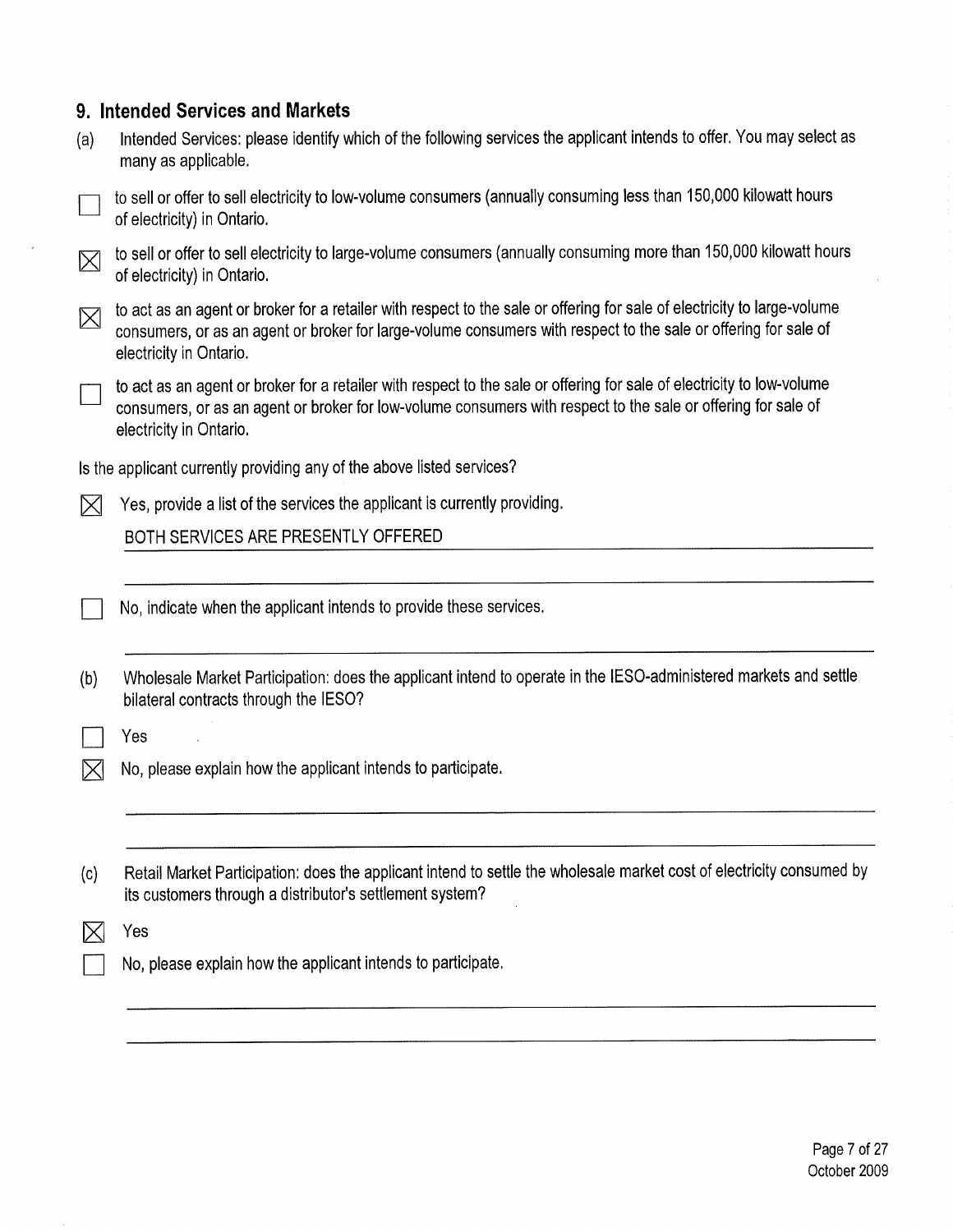## 16. Notice

The OEB is authorized, under section 4,14 of the Ontario Energy Board Act, 1998, to collect personal information for the purpose of carrying out its duties and exercising its powers under the Ontario Energy Board Act, 1998 or any other Act.

The information provided both on this form and attached to this form is being collected by the OEB for the purpose of determining whether the applicant is qualified to receive the licence for which it is applying.

In order to verify the information on this form and/or determine whether the applicant is qualified to receive the licence for which it is applying, it may be necessary for the OEB to collect additional information from some or all of the following sources; federal, provincial/state, or municipal governments; licensing bodies; law enforcement agencies; credit bureaus; and banks, Only information relevant to the application or the OEB's determination of the application will be collected by the OEB,

The public official who can answer questions about the collection of the information is:

Board Secretary Ontario Energy Board P.O Box 2319 2300 Yonge Street, 27<sup>th</sup> Floor Toronto, ON M4P 1E4

Tel: 416-481-1967 or 1-888-632-6273

Applicants are reminded that the OEB is subject to the Freedom of Information and Protection of Privacy Act ("FIPPA"). FIPPA addresses circumstances in which the OEB may, upon request, be required to release information that is in its custody or under its control, and generally prohibits the OEB from releasing personal information, "Personal Information" has the meaning given to it under FIPPA,

## 17. Certification and Acknowledgement

- (a) I certify that the information contained in this application and in the documents provided are true and accurate.
- (b) I understand and acknowledge that, as a licenced electricity retailer, I must provide information as the OEB may require from time to time,
- (c) I understand and acknowledge that, as a licenced electricity retailer, I may have to meet requirements to disclose information to consumers in accordance with any government regulation made or standard set by the OEB,
- (d) I understand and acknowledge that the issuance of an electricity retailer licence does not guarantee accreditation by the Independent Electricity System Operator (IESO) or distributors,
- (e) I understand and acknowledge that, if I intend to operate in the IESO administered markets and settle bilateral contracts through the IESO, I may have to post security (i.e., financial guarantee bond, security deposit) with the IESO to meet its prudential requirements,
- (f) I understand and acknowledge that, if I choose to settle the wholesale cost of electricity consumed by my customers through a distributor's settlement system, I may have to meet prudential requirements set out in the Retail Settlement Code,